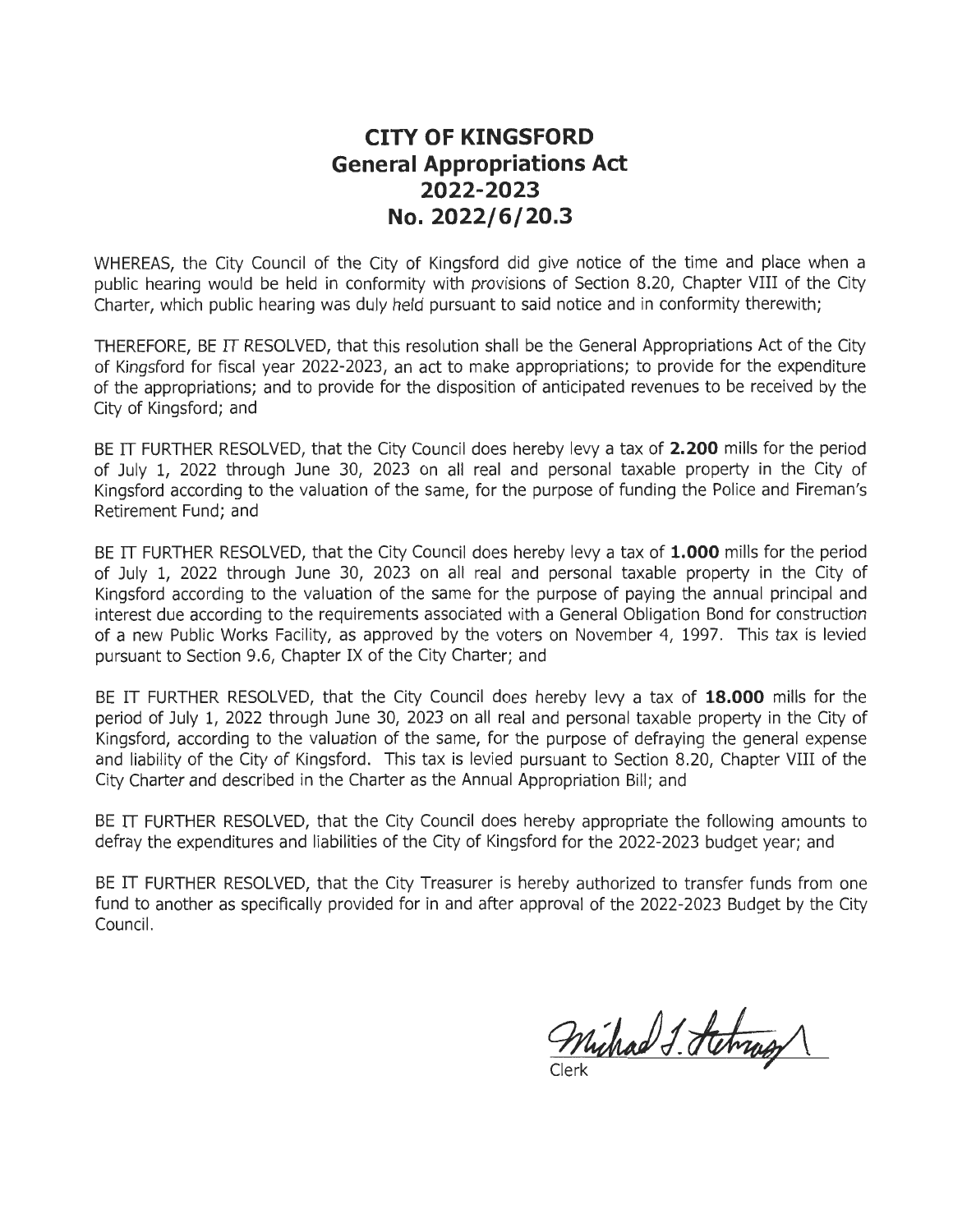

# CITY OF **KINGSFORD 2022-2023 BUDGET**

June 20th, 2022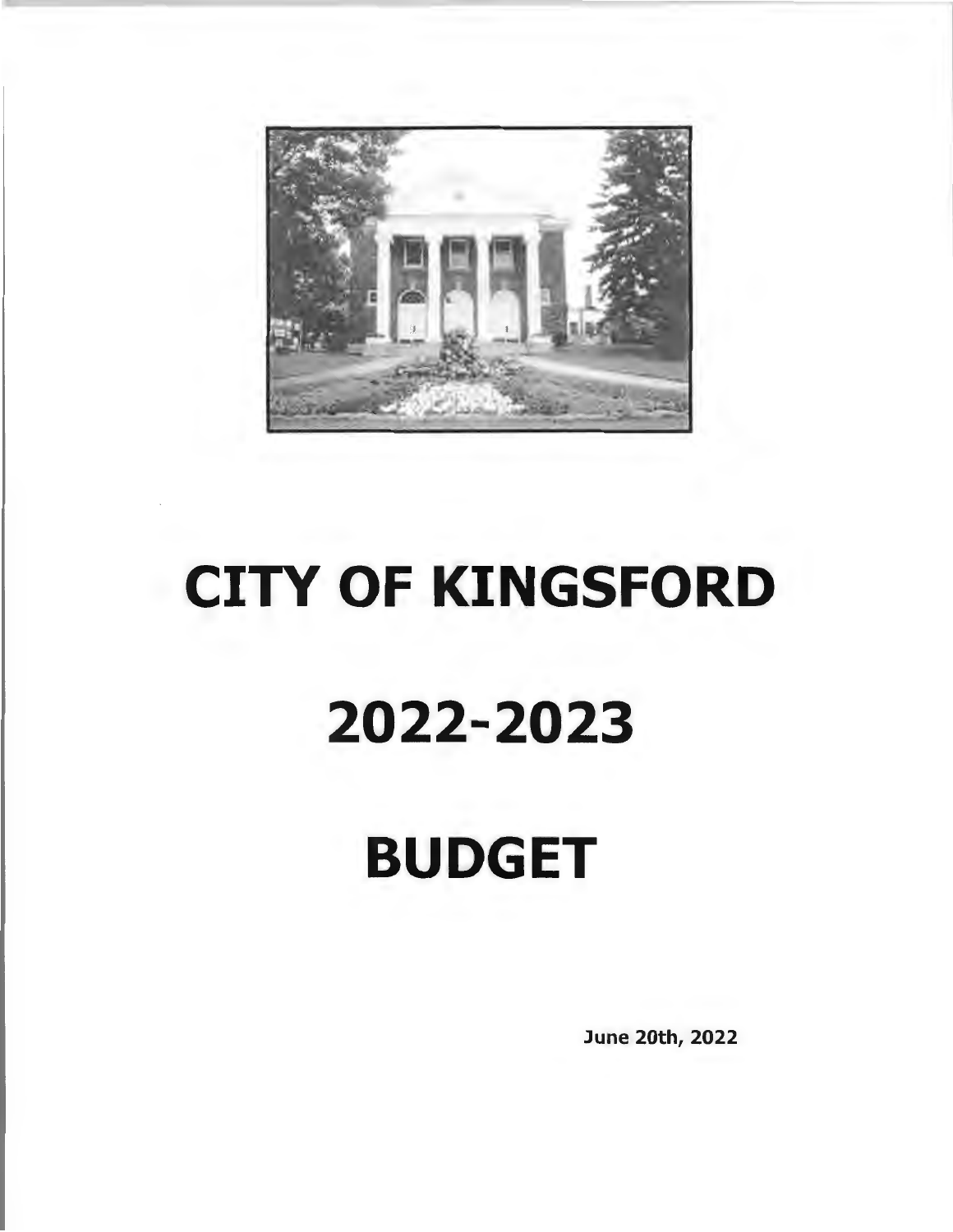#### **DIRECTORY OF MUNICIPAL OFFICIALS CITY OF KINGSFORD**

#### **CITY COUNCIL**

Kylie Remer Dennis Baldinelli Cynthia Dixon-Miller Michael Flaminio Joseph Groeneveld

Mayor Mayor Pro Tem Council Member Council Member Council Member

#### **ADMINISTRATIVE ORGANIZATION**

Michael L. Stelmaszek Jeff DeMuri Bruce Brouillette Holly Palmer Brian Metras Kyle Mulka Tanya Hiltonen Becky Trulock Jennifer Freeman

City Manager/Clerk DPW Superintendent City Attorney **Treasurer** Public Safety Director City Assessor Deputy Clerk Utility Clerk Admin. Assistant/Ace. Payable

Regular council meetings are held on the 1st and 3rd Monday of each month at 6:30 p.m. in the Council Room at the City Hall.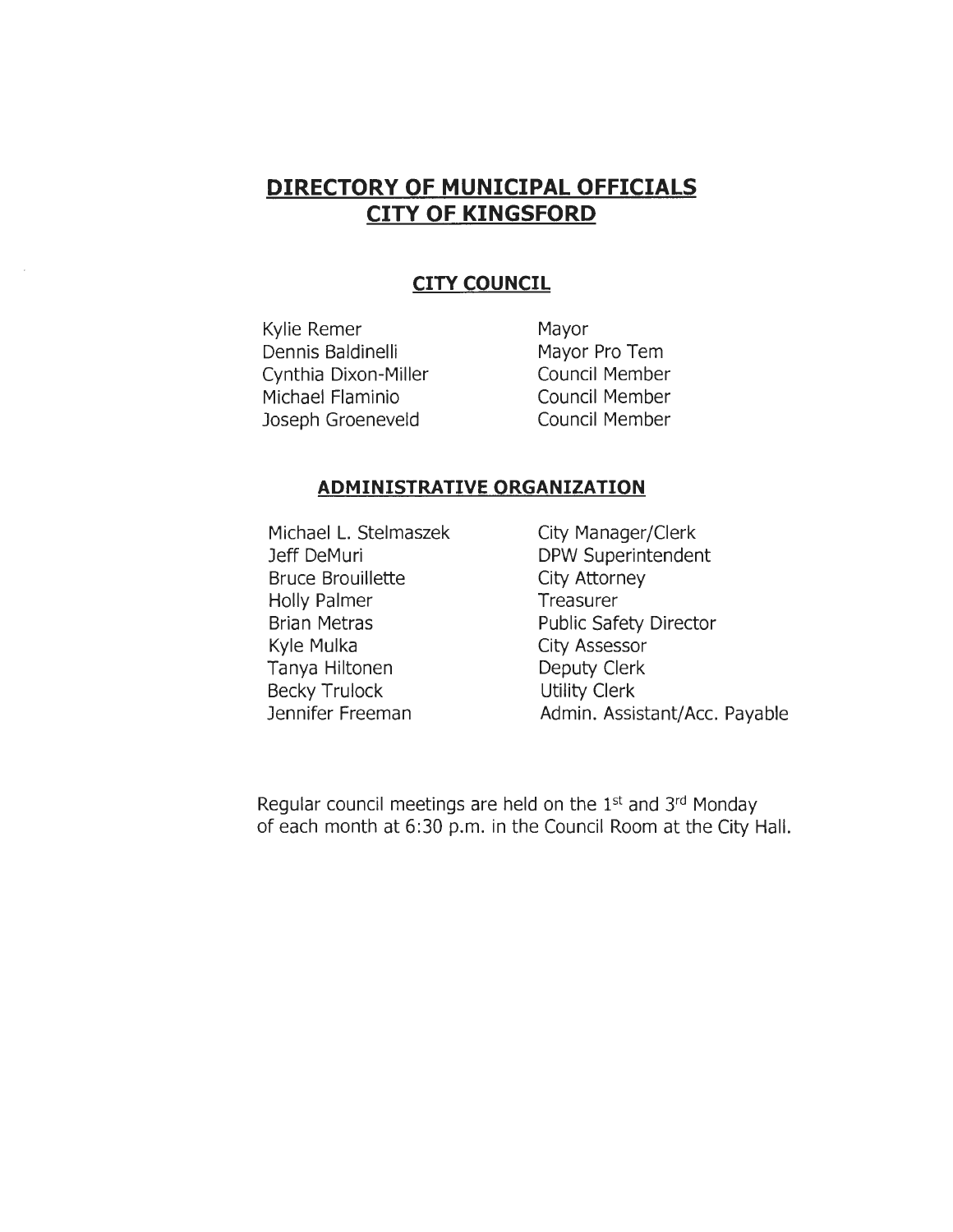#### **CITY OF KINGSFORD 2022-2023 BUDGET GENERAL FUND #101**

Estimated Fund Ba lane ance, July 1, , 2022 ......... ....... ... .... .. ........ .. ..... ....... ..

\$3,175,000!

| Anticipated Revenues for:                 | 2022-2023   |             |  |
|-------------------------------------------|-------------|-------------|--|
|                                           | \$2,309,976 |             |  |
|                                           | \$12,116    |             |  |
|                                           | \$120,340   |             |  |
|                                           | \$110,000   |             |  |
|                                           | \$17,800    |             |  |
|                                           | \$0         |             |  |
| Administration Fees-Property Taxes        | \$60,000    |             |  |
|                                           | \$38,000    |             |  |
| (ARPA)<br>Other Federart Grant            | \$259,000   |             |  |
|                                           | \$26,500    |             |  |
| Misc                                      | \$10,000    |             |  |
| P.S. Drug Forfeitures                     | \$250       |             |  |
|                                           | \$2,000     |             |  |
| Revenue Sharing                           | \$649,689   |             |  |
|                                           |             |             |  |
|                                           | \$1,500     |             |  |
| Michigan State Grant                      | \$500       |             |  |
|                                           | \$375,000   |             |  |
| Dog Licenses                              | \$0         |             |  |
|                                           | \$400       |             |  |
|                                           | \$700       |             |  |
|                                           | \$65,000    |             |  |
| Materials and Supplies to Outside Parties | \$3,000     |             |  |
| N.S.F Fees                                | \$500       |             |  |
|                                           | \$800       |             |  |
|                                           | \$1,000     |             |  |
|                                           | \$5,000     |             |  |
|                                           | \$80,000    |             |  |
|                                           | \$70,000    |             |  |
|                                           | \$128,000   |             |  |
|                                           | \$24,000    |             |  |
|                                           | \$35,000    |             |  |
| Land Leased Joint with Iron Mountain      | \$5,000     |             |  |
|                                           | \$0         |             |  |
| Commemorative Field Rent                  | \$2,000     |             |  |
|                                           |             |             |  |
|                                           | \$0         |             |  |
|                                           | \$17,500    |             |  |
|                                           | \$2,000     |             |  |
|                                           | \$5,000     |             |  |
|                                           | \$20,000    |             |  |
|                                           | \$10,000    |             |  |
|                                           | \$0         |             |  |
|                                           | \$500       |             |  |
| Elections Reimbursement                   | \$500       |             |  |
|                                           | \$0         |             |  |
|                                           | \$4,500     |             |  |
|                                           |             | \$4,473,071 |  |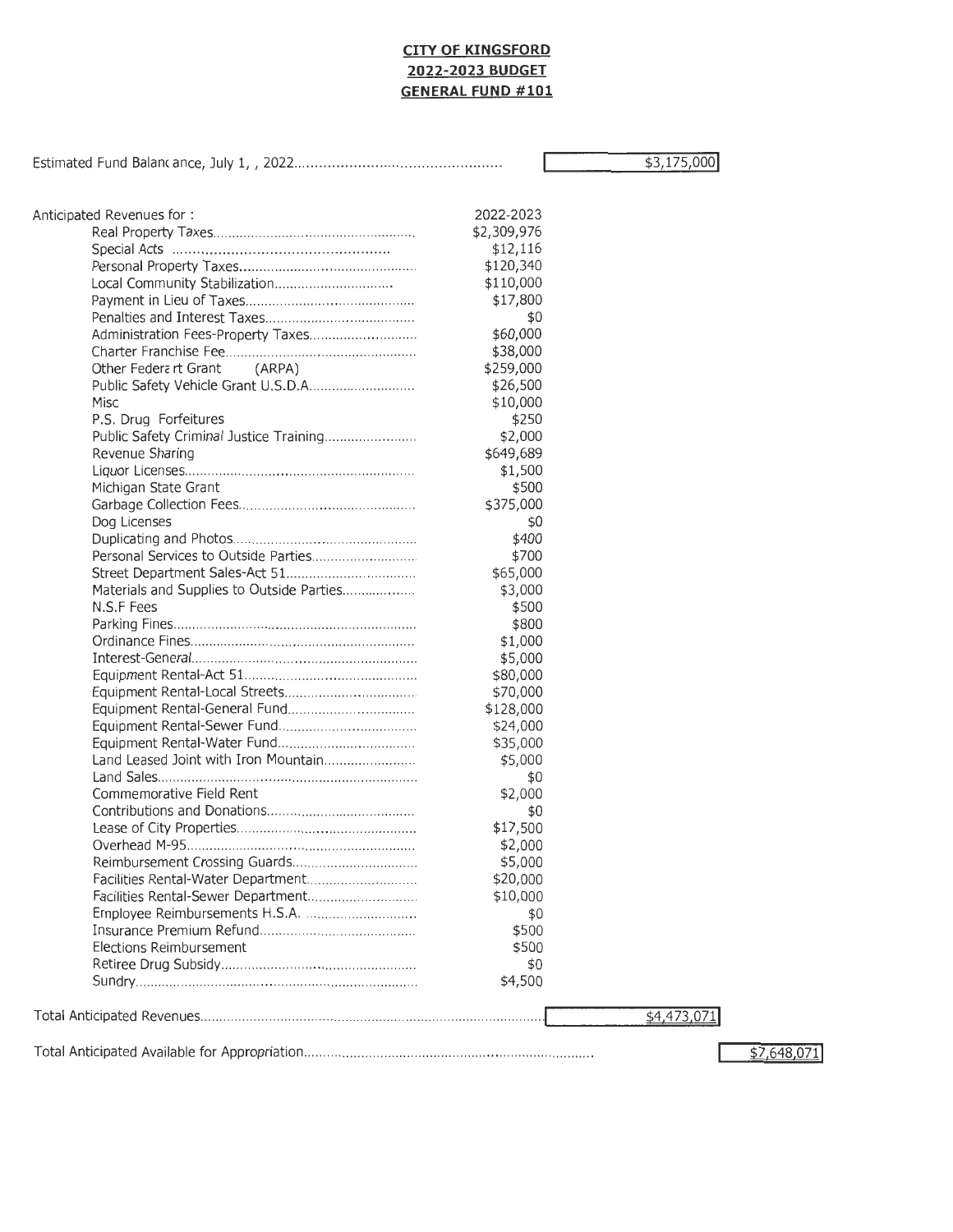#### **CITY OF KINGSFORD 2022-2023 BUDGET GENERAL FUND #101**

| Anticipated Expenditures for:                            | 2022-2023            |             |
|----------------------------------------------------------|----------------------|-------------|
|                                                          | \$18,285             |             |
|                                                          | \$91,100             |             |
|                                                          | \$10,000             |             |
|                                                          | \$41,175             |             |
|                                                          | \$20,500             |             |
|                                                          | \$111,515            |             |
|                                                          | \$20,000             |             |
|                                                          | \$10,000             |             |
|                                                          | \$123,960            |             |
| Retirement (MERS)-Local Unit Share                       | \$1,500              |             |
|                                                          | \$2,645              |             |
|                                                          | \$108,620            |             |
|                                                          | \$75,845             |             |
|                                                          | \$22,570             |             |
|                                                          | \$12,000             |             |
|                                                          | \$2,039,921          |             |
|                                                          |                      |             |
|                                                          | \$4,800<br>\$283,300 |             |
|                                                          | \$15,000             |             |
| Alleys and Sidewalks                                     |                      |             |
|                                                          | \$10,605             |             |
|                                                          | \$168,200            |             |
|                                                          | \$21,335             |             |
|                                                          | \$10,000             |             |
|                                                          | \$8,050              |             |
|                                                          | \$62,900             |             |
| Highway Stockpile-Signs, Posts, & Rails                  | \$5,550              |             |
|                                                          | \$5,250              |             |
| Highway Stockpile-Catchbasins & Drainage                 | \$10,000             |             |
|                                                          | \$5,685              |             |
|                                                          | \$0                  |             |
|                                                          | \$60,000             |             |
|                                                          | \$0                  |             |
|                                                          | \$185,600            |             |
|                                                          | \$97,700             |             |
|                                                          | \$8,850              |             |
|                                                          | \$140,600            |             |
|                                                          | \$400                |             |
|                                                          | \$214,250            |             |
| Employees Other Fringe Benefits                          | \$0                  |             |
|                                                          | \$62,210             |             |
|                                                          | \$1,000              |             |
|                                                          | \$0                  |             |
|                                                          | \$401                |             |
|                                                          | \$70,000             |             |
|                                                          |                      | \$4,161,322 |
| Contributions from Fund Balance to Capital Fund          | \$586,000            |             |
| Available ARPA Funds in fund balance                     | \$443,768            |             |
| Unreserved, Undesignated Fund Balance, June 3(e 30, 2023 |                      |             |
|                                                          |                      |             |

\$2,900,749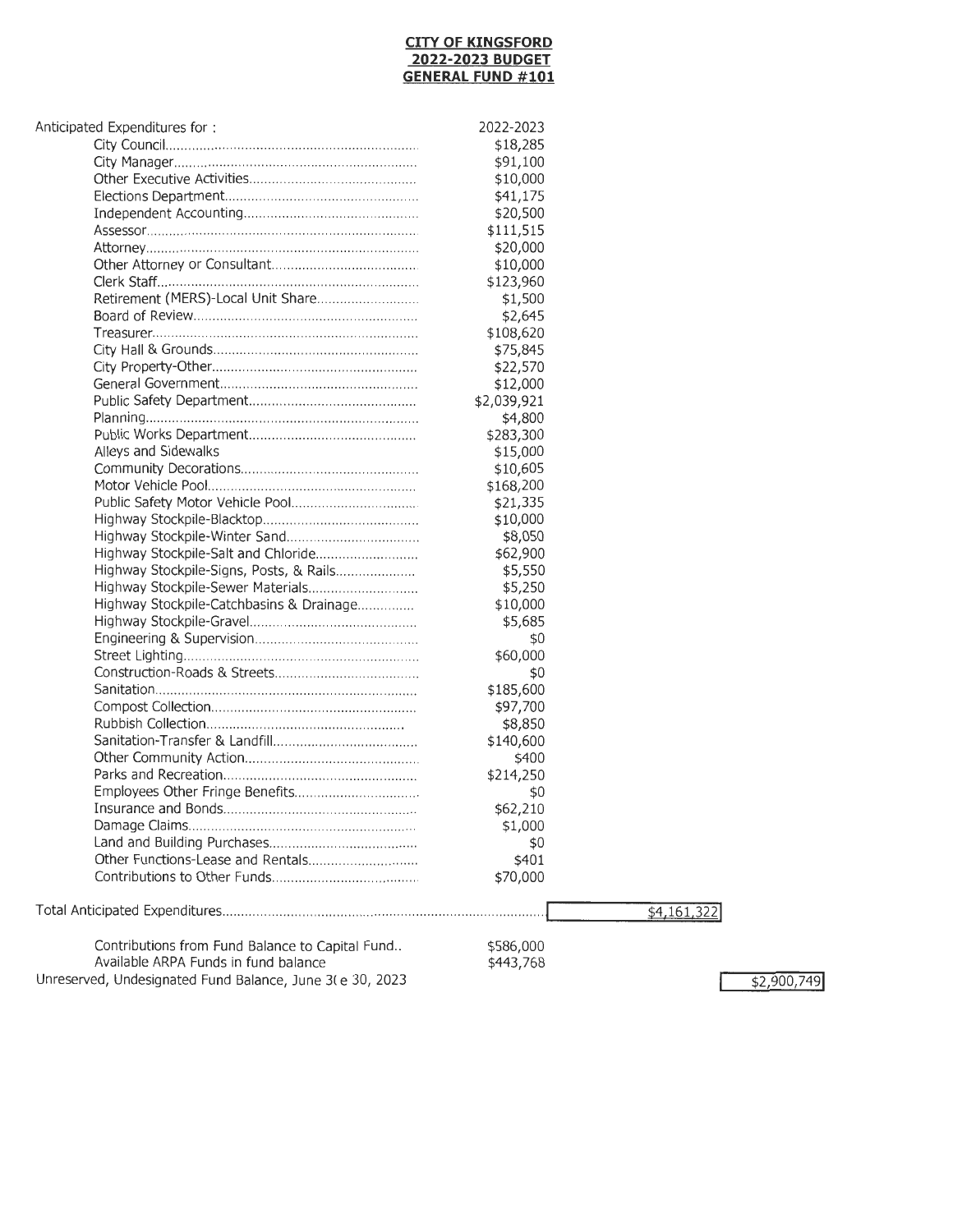### **CITY OF KINGSFORD 2022-2023 BUDGET LAND SALES, PURCHASE, AND DEVELOPMENT FUND #102**

| \$333,849<br>Unreserved, Undesignated Fund Balance, July 1, 2022              |
|-------------------------------------------------------------------------------|
| Anticipated Revenues.<br>\$500<br>Land Sale<br>\$0                            |
| \$500                                                                         |
| \$334,349                                                                     |
| Anticipated Expenditures:<br><b>Property Purchases</b><br>SO                  |
| \$0                                                                           |
| Anticipated Unreserved, Undesignated Fund Balance, June 30, 2023<br>\$334,349 |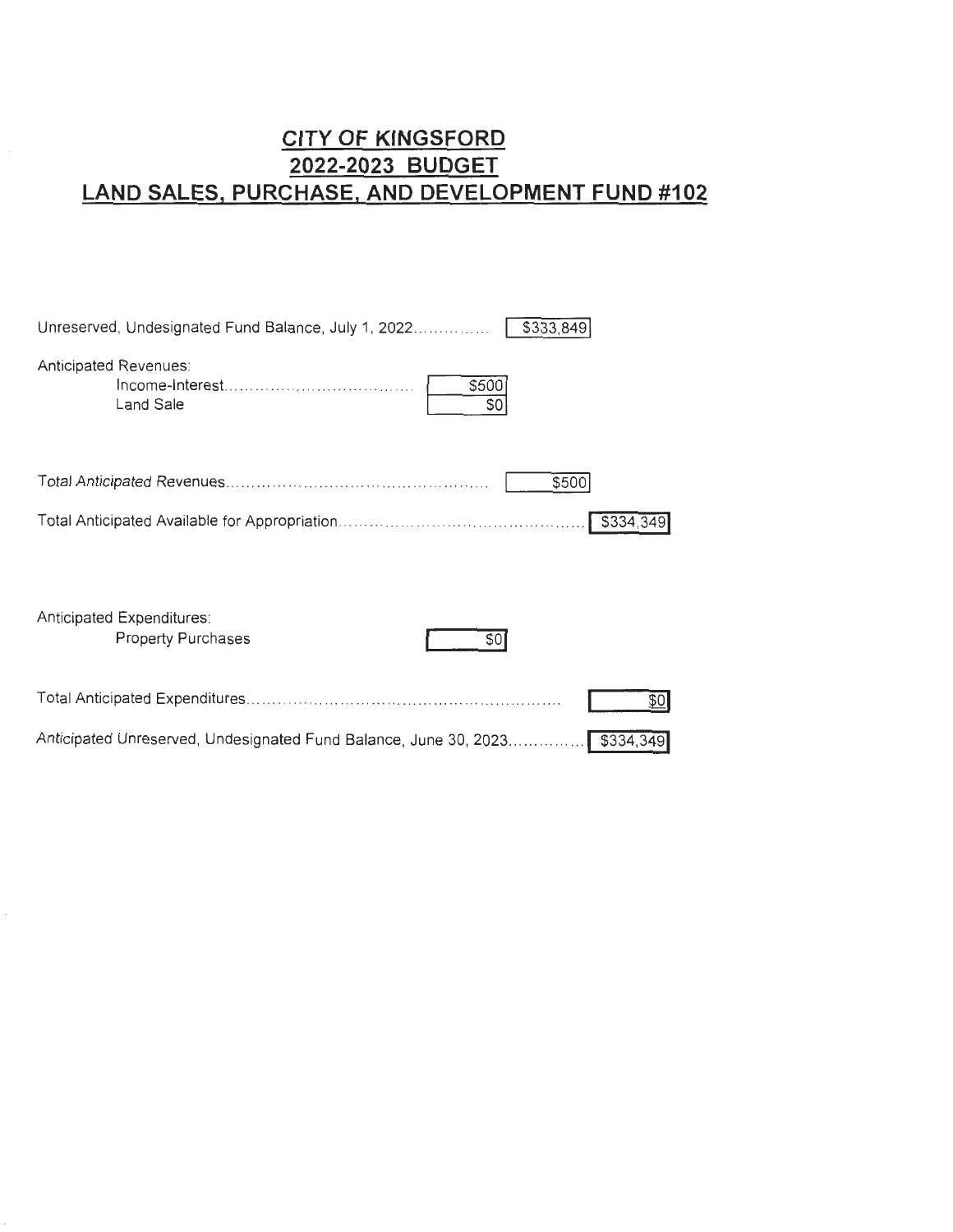### **CITY OF KINGSFORD 2022-2023 BUDGET MAJOR STREET FUND #202**

| Unreserved, Undesignated Estimated Fund Balance, July 1, 2022 \$750,000 |           |           |  |
|-------------------------------------------------------------------------|-----------|-----------|--|
| Anticipated Revenues for 2022-2023                                      |           |           |  |
| State Transportation Funds                                              | \$468,000 |           |  |
| State Trunkline Maintenance Funds                                       | \$36,000  |           |  |
| Winter Maintenance Snow                                                 | \$40,000  |           |  |
|                                                                         | \$1,500   |           |  |
|                                                                         |           | \$545.500 |  |
|                                                                         |           |           |  |
|                                                                         |           |           |  |

Anticipated Expenditur res in 2022-2023

|                                                                  | \$39,050  |           |           |
|------------------------------------------------------------------|-----------|-----------|-----------|
|                                                                  | \$182,250 |           |           |
|                                                                  | \$310,000 |           |           |
|                                                                  | \$207,225 |           |           |
|                                                                  | \$28,450  |           |           |
|                                                                  | \$16,250  |           |           |
| State Trunkline Maintenance                                      | \$23,060  |           |           |
| State Trunkline Winter Maintenance                               | \$46,275  |           |           |
| Admin., Engineering, and Record Keeping                          | \$1,460   |           |           |
| Total Anticipated Expenditures                                   |           | \$854,020 |           |
|                                                                  |           |           |           |
| Transfer from Major Street Fund to Local Street Fund             |           | \$0       |           |
|                                                                  |           |           | \$854,020 |
| Anticipated Unreserved, Undesignated Fund Balance, June 30, 2023 |           |           | \$441,480 |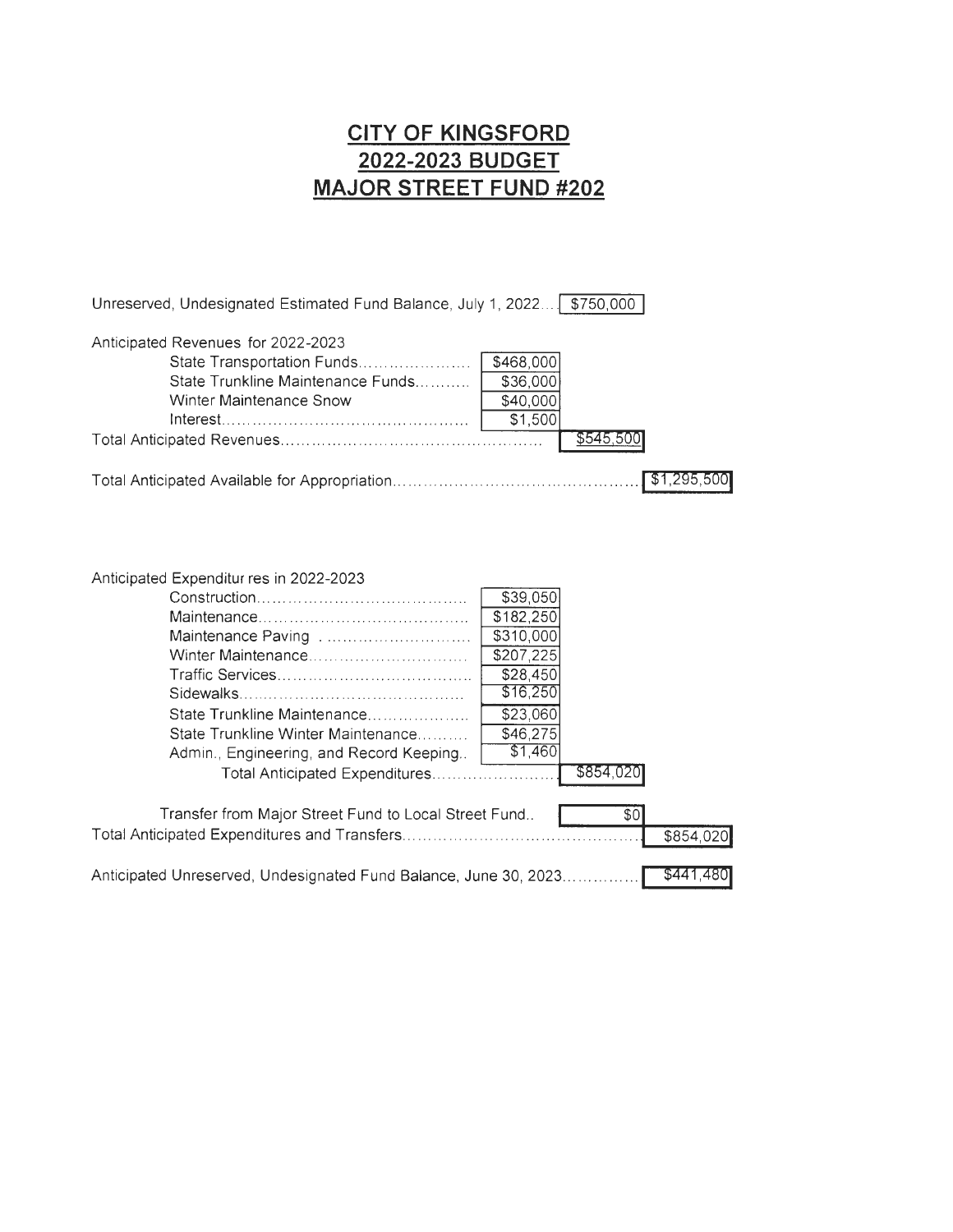### **CITY OF KINGSFORD 2022-2023 BUDGET LOCAL STREET FUND # 203**

| Unreserved, Undesignated Estimated Fund Balance, July 1, 2022                                                                                                                   |                                                                                | \$250,000 |
|---------------------------------------------------------------------------------------------------------------------------------------------------------------------------------|--------------------------------------------------------------------------------|-----------|
| Anticipated Revenues in 2022-2023:<br>State Transportation Funds<br>Contribution from the General Fund<br>Contribution from 2017 Millage<br>Contribution from Major Street Fund | \$258,000<br>\$0<br>\$67,000<br>\$0<br>\$400<br>\$0                            | \$325,400 |
|                                                                                                                                                                                 |                                                                                |           |
|                                                                                                                                                                                 |                                                                                |           |
| Anticipated Expenditures in 2022-2023:<br>Routine Maintenance<br>Winter Maintenance<br>Admin., Engineering, & Record Keeping                                                    | \$0<br>$\overline{50}$<br>\$170,700<br>\$5,870<br>\$13,300<br>\$135,100<br>\$0 |           |

Unreserved, Undesignated Fund Balance, June 30, 2023............................  $5250,430$ 

 $$324,970$ 

Total Anticipated Expenditures ... ....... ........... ............ ..... .... ..... .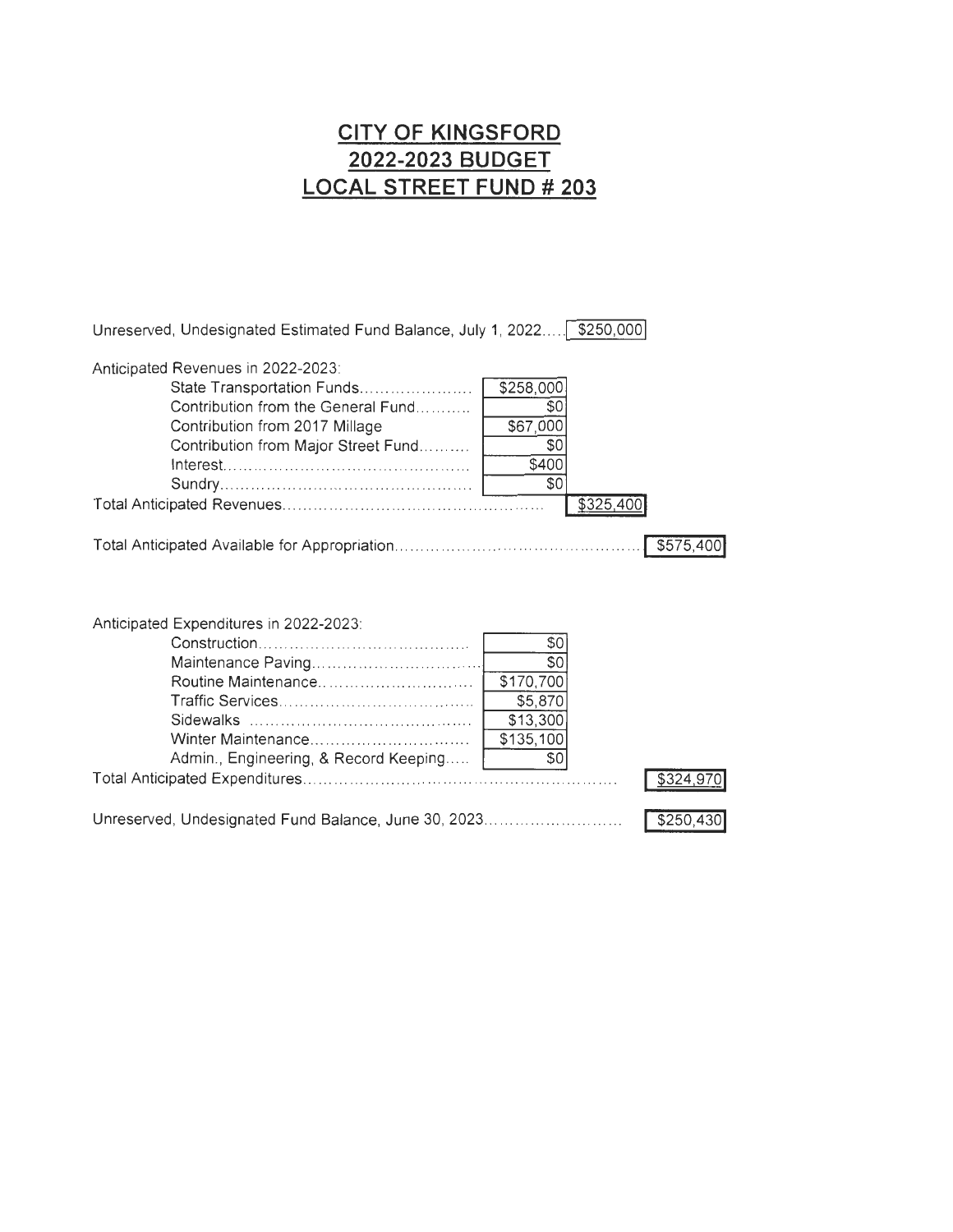#### **CITY OF KINGSFORD 2022-2023 BUDGET D.P.W. FACILITY FUND #301**

| \$135.690 |  |
|-----------|--|
|           |  |

| Expenditures:                  |  |
|--------------------------------|--|
|                                |  |
| 03/01/2023 Principal \$130,000 |  |
|                                |  |
|                                |  |
|                                |  |

 $\mathcal{L}(\mathbf{x})$  and  $\mathcal{L}(\mathbf{x})$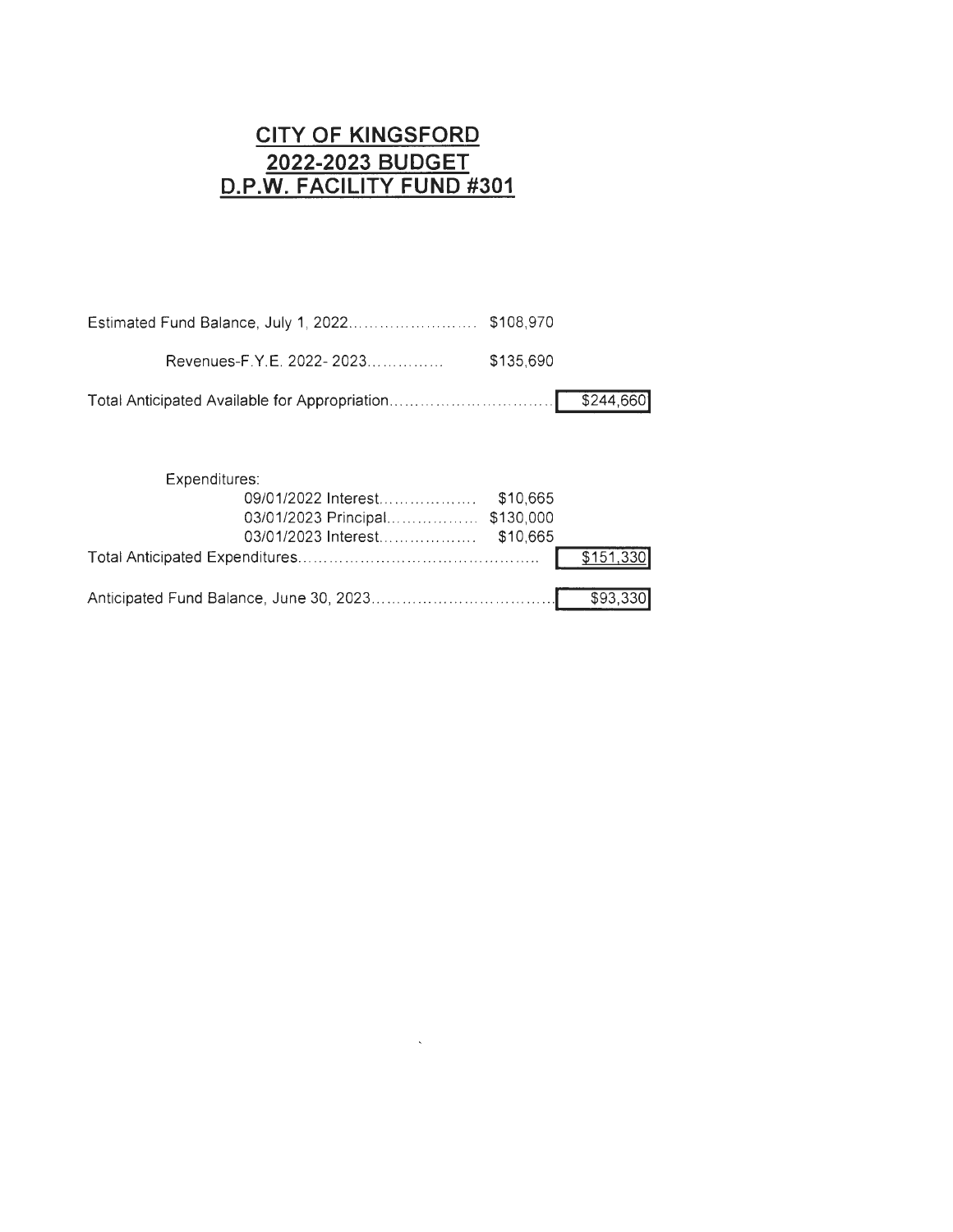#### **CITY OF KINGSFORD 2022-2023 BUDGET**

#### **CAPITAL IMPROVEMENT FUND #401**

|                                                                             | \$1,746   |
|-----------------------------------------------------------------------------|-----------|
| Anticipated Revenues: 2022-2023<br>Contribution from General Operating Fund | \$26,000  |
| Contribution from General Fund Balance or ARPA Funds                        | \$586,000 |
| Contibution from Sewer Fund Balance                                         | \$150,000 |
|                                                                             | \$762,000 |
|                                                                             | \$763,746 |

Anticipated Expenditures: Anticipated year and amount

| <b>Public Safety</b>          |           |           |             |           |
|-------------------------------|-----------|-----------|-------------|-----------|
| New Squad Car                 | 2022-2023 | \$52,000  |             |           |
|                               |           |           |             |           |
|                               |           |           | \$52,000    |           |
| <b>Public Works</b>           |           |           |             |           |
| Sidewalk Machine              | 2022-2023 | \$80,000  |             |           |
| Sewer Project (Hamilton)      | 2022-2023 | \$60,000  |             |           |
| Storm Sewer Seperation        | 2022-2023 | \$90,000  |             |           |
|                               |           |           | \$230,000   |           |
| Parks                         |           |           |             |           |
| Lodal Park Playground/P. Ball | 2022-2023 | \$120,000 | ARPA        |           |
| Ford Park Playground Upgrade  | 2022-2023 | \$20,000  | <b>ARPA</b> |           |
| Ford Park T. Court Renovation | 2022-2023 | \$40,000  | ARPA        |           |
|                               |           |           | \$180,000   |           |
| <b>Special Projects</b>       |           |           |             |           |
| Street Lights Upgrade         | 2022-2023 | \$120,000 | ARPA        |           |
| Salt Shed                     | 2022-2023 | \$180,000 | ARPA        |           |
|                               |           |           | \$300,000   |           |
|                               |           |           |             |           |
|                               |           |           |             | \$762,000 |
|                               |           |           |             |           |
|                               |           |           |             | \$1,746   |
|                               |           |           |             |           |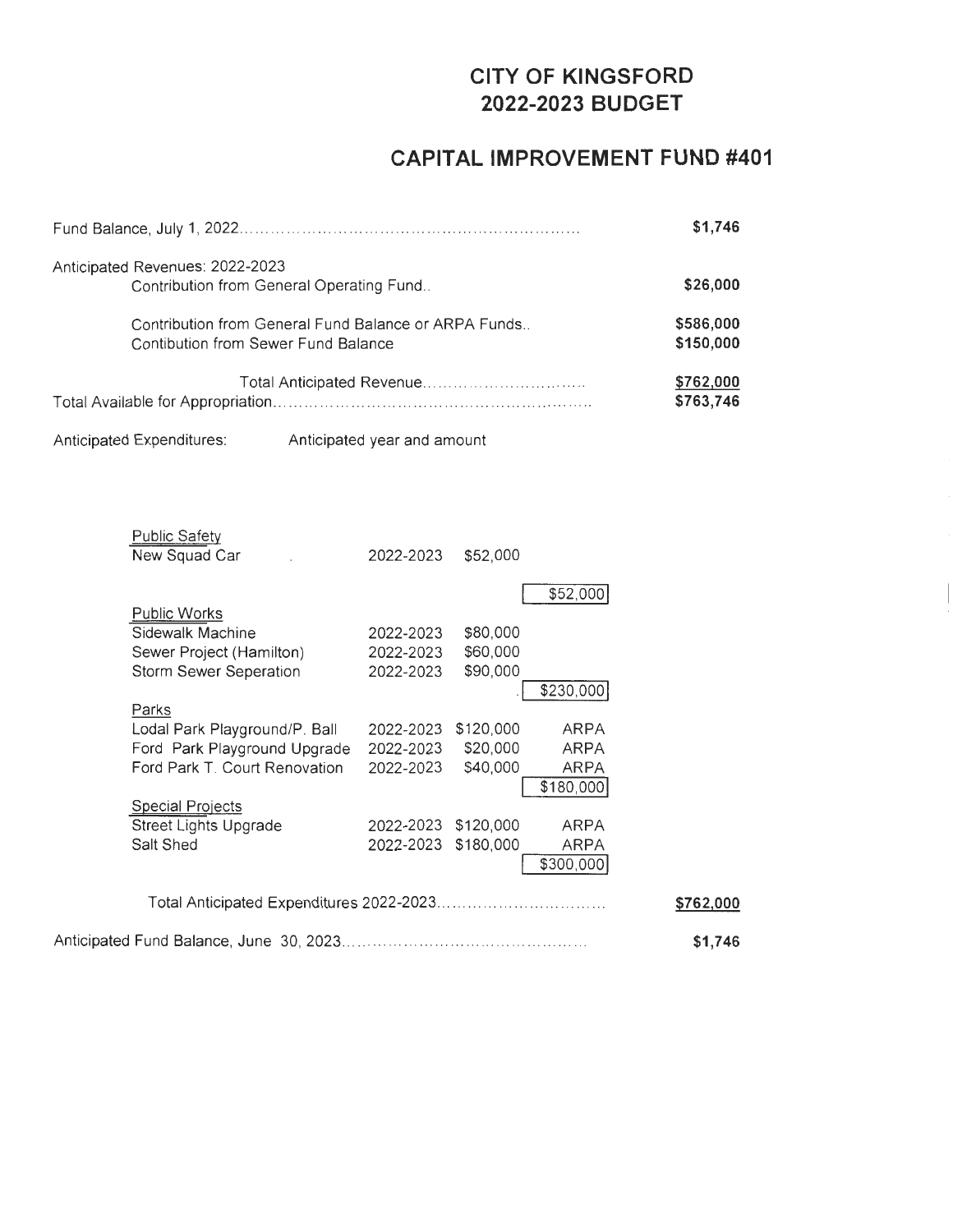## **CITY OF KINGSFORD 2022-2023 BUDGET SEWER FUND #590**

| \$715,000<br>Estimated Available Unrestricted Reserves as of July 1, 2022                                                                                                                                                                                                                                       |
|-----------------------------------------------------------------------------------------------------------------------------------------------------------------------------------------------------------------------------------------------------------------------------------------------------------------|
| Anticipated Operating Revenues:<br>\$21,400<br>\$1,000,000<br>\$1,600<br>\$1,023,000                                                                                                                                                                                                                            |
| Other Anticipated Revenues                                                                                                                                                                                                                                                                                      |
| \$14,000<br>Federal Interest Credit (Build America Bonds)                                                                                                                                                                                                                                                       |
| \$1,037,000                                                                                                                                                                                                                                                                                                     |
| \$1,752,000                                                                                                                                                                                                                                                                                                     |
| Anticipated Operating Expenditures:<br>Personnel Services<br>\$155, 150<br>\$19,500<br>\$20,000<br>Professional Services<br>\$534,500<br>Wastewater Treatment Fees<br>Contracted Repair & Maintenance<br>\$0<br>\$2,200<br>\$6,000<br>\$25,000<br>\$50,000<br>\$5,000<br>\$13,000<br>Other Services and Charges |
| \$830,350<br>Other Anticipated Expenditures:                                                                                                                                                                                                                                                                    |
| Capital Improvement Projects<br>\$150,000<br>\$155,000<br>Bond Principle (Paid with Restricted Funds)<br>\$25,910                                                                                                                                                                                               |
| \$175,910                                                                                                                                                                                                                                                                                                       |
| \$1,006,260                                                                                                                                                                                                                                                                                                     |
| \$745,740<br>Total Anticipated Available Unrestricted Reserves as of June 30, 2023                                                                                                                                                                                                                              |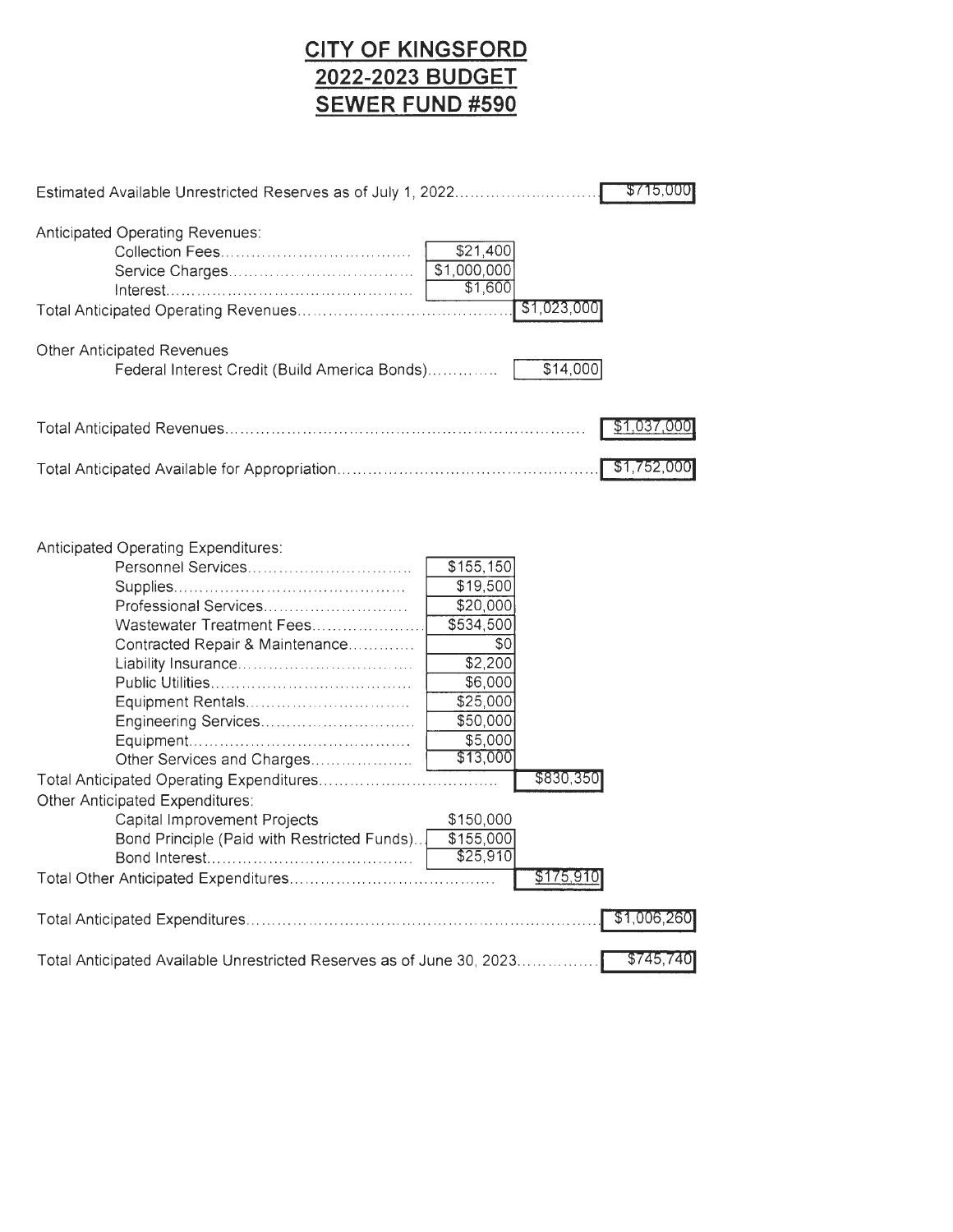## **CITY OF KINGSFORD 2022-2023 BUDGET WATER FUND #591**

| \$1,471,564                                                                                                                                                                                                                                                                                                    |
|----------------------------------------------------------------------------------------------------------------------------------------------------------------------------------------------------------------------------------------------------------------------------------------------------------------|
| Anticipated Operating Revenues:<br>\$3,000<br>\$994,000<br>\$3,000<br>\$1,000,000                                                                                                                                                                                                                              |
| \$2,471,564                                                                                                                                                                                                                                                                                                    |
| Anticipated Operating Expenditures:<br>\$62,000<br>\$487,100<br>\$188,700<br>\$737,800                                                                                                                                                                                                                         |
| Other Anticipated Expenditures from 556-Distribution:<br>Westwood Avenue<br>\$150,000<br>(Road, Curb, Sidewalk, & Access Lines)<br>\$45,000<br>VFD and Well Rehab for Well #5<br>Engineering Services - Westwood Project<br>\$25,000<br>\$75,000<br><b>Engineering Services - Heights Project</b><br>\$295,000 |
| \$1,032,800                                                                                                                                                                                                                                                                                                    |
| \$1,438,764                                                                                                                                                                                                                                                                                                    |